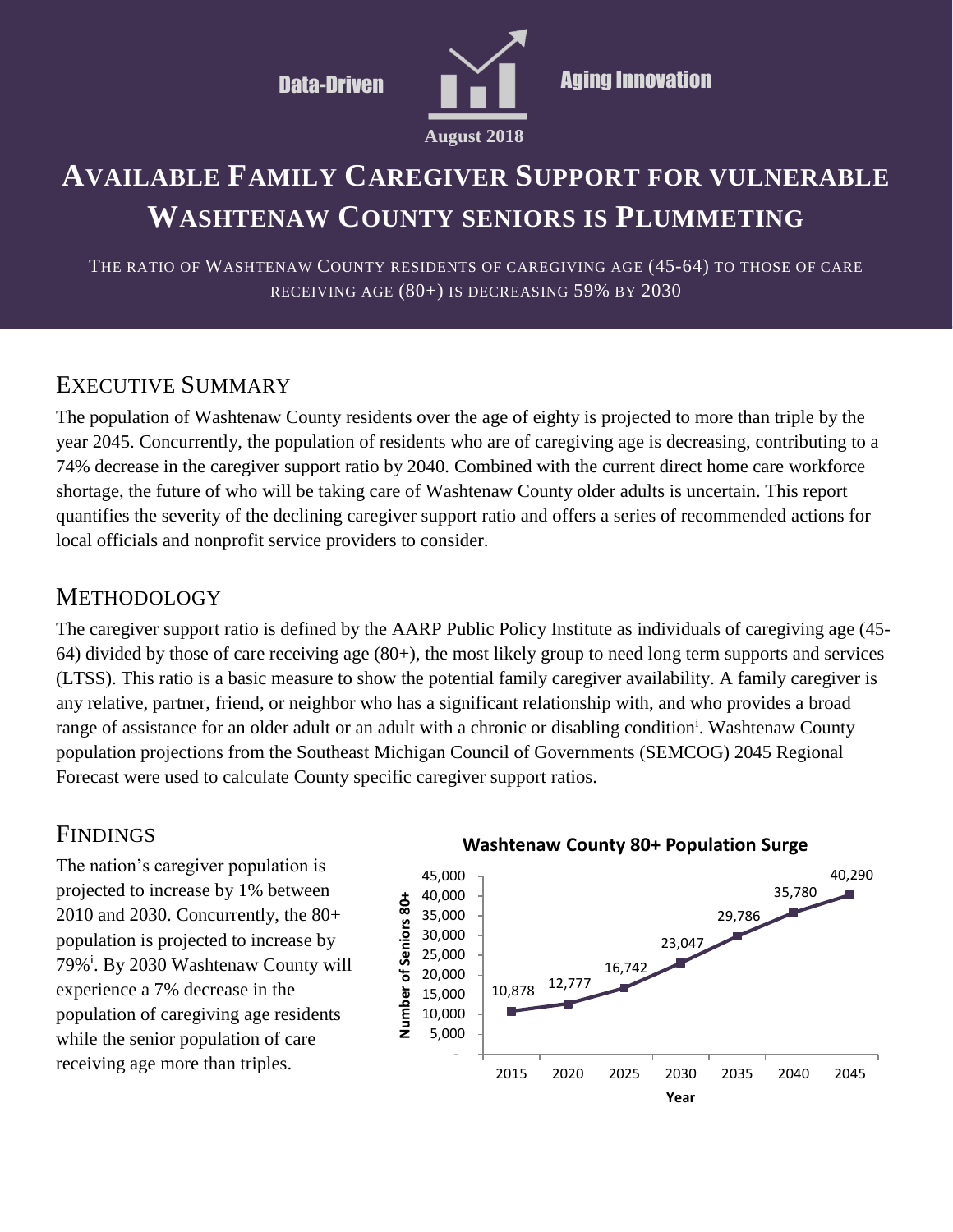The chart below shows that in 2010 there were 9.0 Washtenaw County residents of caregiving age for every Washtenaw County senior age 80 and older. By 2030 there will only be 3.7 Washtenaw County residents of caregiver age for every Washtenaw County resident age 80 and older. This ratio is projected to decline further to 2.3 by the year 2040.



**The Ratio of Washtenaw County Residents of Caregiving Age (45-64) to Care Recipient Age (80+) is Declining 2010-**

As the caregiver support ratio diminishes the unmet care burden will likely increase. 70.5% of individuals 80+ have some sort of disability while more than half of these are severe disabilities. Nearly 1/3 of individuals 80+ need assistance with activities of daily living (ADLs) such as toileting or showering, or instrumental activities of daily living (IADLs) such as managing finances or preparing meals<sup>i</sup>. Considering the drastic caregiver ratio decrease, it is unclear who will be taking care of the booming care receiving population.

More than 68% of Americans believe they will be able to rely on their family members when they need help. Each year this becomes a less viable option. The availability of family caregivers is being impacted by changes in family size, increases in those who are childless, increases in divorce rates, and longevity<sup>i</sup>. According to an August 2018 Forbes article, presently more than one in five seniors 65+ is a "solo senior", meaning they are aging without a spouse or adult child.<sup>ii</sup> Additionally, the paid direct home care worker shortage will exacerbate this problem. Between 2016 and 2020 Michigan will need 34,090 more direct care workers; a 28% increase in this essential workforce<sup>iii</sup>

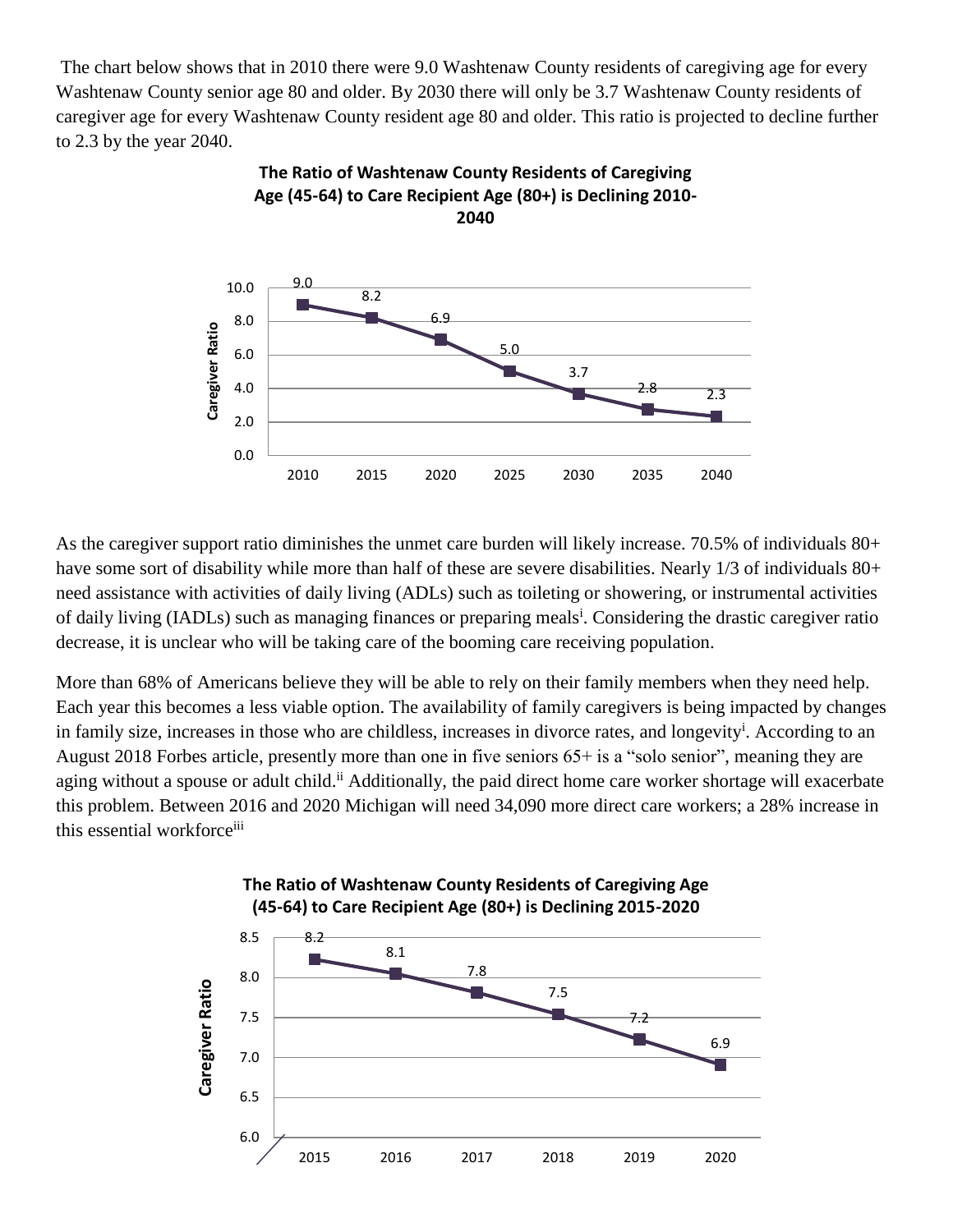The chart below shows the financial and personal cost of being an unpaid family caregiver as reported by the Wall Street Journal in their July 21, 2018 article, "U.S. Is Running Out of Caregivers". It is estimated that presently 34.2 million people provide \$500 billion worth of free care annually. These issues are impacting Washtenaw County family caregivers every day. As the number of family caregivers shrinks, the impact will be seen by increased demand in long term care supports and services (LTSS) and Medicaid spending.<sup>iv</sup>



### **CONCLUSION**

The care support ratio peaked in 2010 and began a free fall that will define the demand for long term supports and services (LTSS) for Washtenaw County older adults for decades to come. With the decreasing caregiver ratio, there is concern that there may be a higher rate of institutionalization that would contribute to greater than necessary Medicaid spending. Evidence of a growing demand for senior programs is becoming more apparent. As of July 2018, the MI Choice Medicaid Waiver nursing home alternative program had 111 Washtenaw County residents on its waitlist. As of September 2018, the Community Living Program (CLP) had 205 Washtenaw County seniors on its waitlist. Chelsea Senior Center increased their memberships by 11.7% between 2016 and 2017. Catholic Social Services of Washtenaw County had 18% more first time users between their FY2016 and FY 2017. These examples demonstrate the surge in demand for senior services in Washtenaw County that is expected to continue in the years to come as the family caregiver support ratio diminishes.